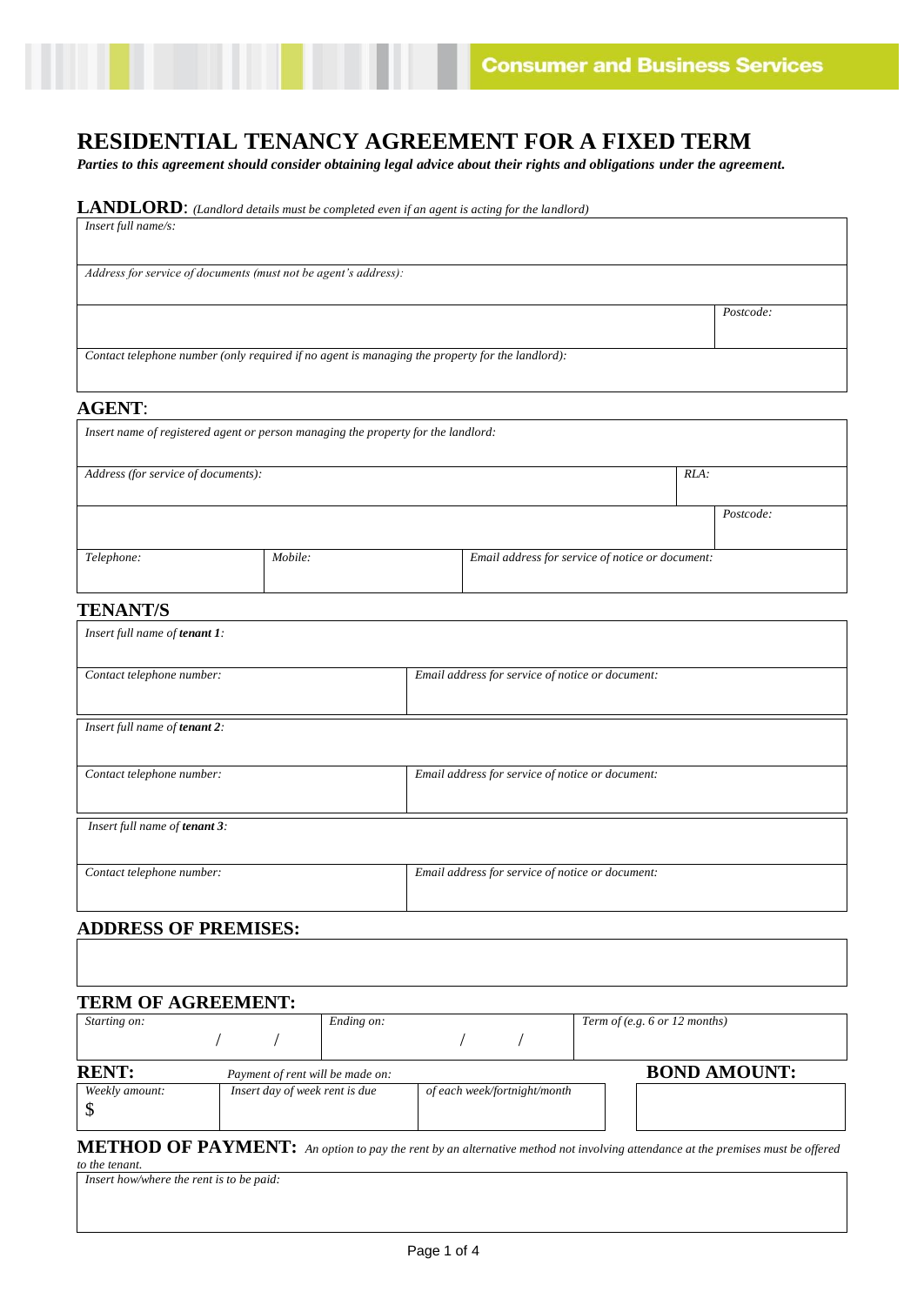## **TERMS OF THE AGREEMENT**

## **1. Application of the Act and Regulations**

The landlord and the tenant are legally bound to comply with the provisions of the *Residential Tenancies Act 1995* and the associated Regulations. An agreement or arrangement that is inconsistent with this Act or purports to exclude, modify or restrict the operation of this Act, is (unless the inconsistency, exclusion, modification or restriction is expressly permitted under this Act) to that extent void.

## **2. Maintenance of premises - landlord**

The landlord will hand over the premises and ancillary property in a reasonable state of cleanliness, maintain the premises in a reasonable state of repair and abide by all legal requirements regarding the buildings and health and safety in respect of the premises.

## **3. Maintenance of premises - tenant**

The tenant will keep the premises and ancillary property in a reasonable state of cleanliness and will notify the landlord of any damage to the premises or any state of disrepair that arises during the tenancy. The tenant must not intentionally or negligently cause or permit damage to the premises or ancillary property.

## **4. Use of premises**

The tenant will not use, allow or cause the premises to be used for any illegal purpose or cause, or allow a nuisance. The tenant must not cause or permit an interference with the reasonable peace, comfort or privacy of another person who resides in the immediate vicinity of the premises.

## **5. Handing over vacant possession without legal impediment**

At the commencement of the agreement the landlord will hand over vacant possession of the premises to the tenant (except for any part reserved for the landlord's own use set out in this document). When handing over vacant possession the landlord agrees that there is no legal impediment (either known or that should reasonably be known) that would prevent the tenant from using the premises as a residence for the term of the tenancy.

#### **6. Tenant's right to peace comfort and privacy**

The landlord will not cause or allow any interference with the peace, comfort or privacy of the tenant and will take all reasonable steps to enforce this obligation upon any other tenant of the landlord in occupation of other premises.

## **7. Landlord's right of entry**

All entry is to be made between 8am and 8pm on any day other than a Sunday or public holiday. The landlord may, subject to the conditions in term 6 above, enter the premises:

## (a) in an emergency;

(b) at a time previously arranged with the tenant, but not more than once every week to collect rent. (provided a reasonable alternative method of paying rent not involving attendance at the premises has been offered, but not accepted by the tenant);

(c) to inspect the premises, not more frequently than once every four weeks, by giving written notice seven to fourteen days before entering the premises specifying a period of up to 2 hours within which the proposed entry will occur. A 2 hour period does not apply if the premises are in a remote location or it is necessary for the landlord or agent to be accompanied by a person at the inspection;

(d) to carry out garden maintenance, but only at a time previously arranged with the tenant no more than 7 days before the day of entry or by giving written notice 7 to 14 days before entering the premises;

(e) to carry out necessary maintenance or repairs after giving at least 48 hours notice;

(f) after giving reasonable notice to the tenant to show the premises to prospective tenants during the last 28 days of a tenancy;

(g) to show the premises to prospective purchasers on not more than 2 occasions in any 7 day period after giving reasonable notice, or at a time previously arranged with the tenant;

(h) to determine whether a breach has been remedied after having given notice of a breach under section 80 of the Act to the tenant and after giving written notice of no less than 7 and no more than 14 days on a prescribed form;

(i) for some other genuine purpose after giving written notice 7 to 14 days before entering, or with the consent of the tenant;

(j) if the landlord believes on reasonable grounds that the tenant has abandoned the premises.

If the tenant indicates that he or she wants to be present during the entry, the landlord must make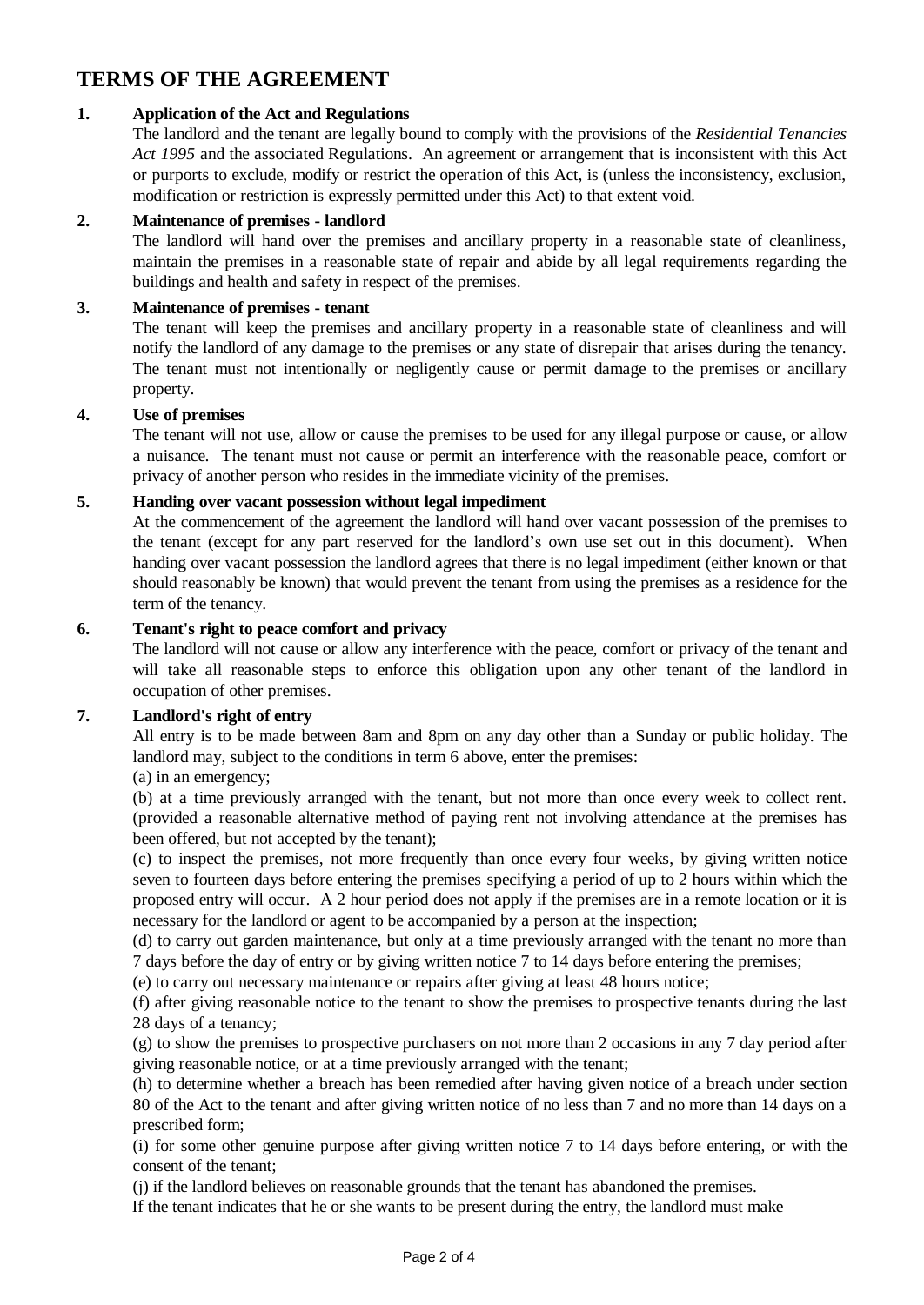reasonable effort to negotiate an entry time that is convenient for the tenant to be present, taking into account the commitments of both the tenant and the persons entering the premises. This does not apply to entry in an emergency, to determine if a breach has been remedied, or to determine if the property has been abandoned.

#### **8. Locks and security devices**

The landlord will provide and maintain locks and other devices that are necessary to ensure the premises are reasonably secure. Neither the landlord nor the tenant will alter or remove a lock or security device or add a lock or security device without the consent of the other. Neither the landlord nor the tenant will unreasonably withhold consent to the alteration, removal or addition of a lock or security device by, and at the expense of, the other.

#### **9. Alterations and additions**

The tenant must not, without the landlord's written consent, make an alteration or addition to the premises. The landlord will not unreasonably withhold consent to an alteration or addition that is necessary to ensure the provision of infrastructure or a service of a prescribed kind.

#### **10. Removal of fixtures**

Where the landlord gives consent to a tenant's request to carry out an alteration or addition to the premise, the tenant may remove a fixture affixed to the premises unless its removal would cause damage to the premises.

## **11. Compensation for damages when removing a fixture**

If a tenant causes damage to the premises by removing a fixture, the tenant must notify the landlord and, at the option of the landlord, repair the damage or compensate the landlord for the reasonable cost of repairing the damage.

## **12. Subletting or assignment**

The tenant has the right, with the landlord's written approval, to sublet the rental premises, or assign their interest to another party. The landlord cannot unreasonably withhold consent or charge for subletting or assignment, except for reasonable incidental expenses in doing so.

#### **13. Termination at end of fixed term**

A landlord or tenant may end a fixed term agreement at the end of the fixed term without specifying a ground of termination after giving at least 28 days written notice to the other party. If notice is not given the agreement continues as a residential tenancy agreement as a periodic tenancy.

#### **14. Termination by landlord or tenant for breach of agreement**

If a breach is capable of being remedied either the landlord or the tenant may terminate the tenancy by notice of termination given to the other for breach of any term of the agreement. Such notice is to be in the written form required by regulation, specifying the breach and informing the tenant or landlord that if the breach is not remedied within a specified period (which must be a period of at least 7 clear days) from the date the notice is given, then the tenancy is terminated by force of the notice.

## **15. Termination for rent arrears**

Where the landlord seeks to terminate a tenancy on the basis of the tenant's failure to pay rent, rent must be outstanding for at least 14 days before the landlord can issue a notice of termination for the breach.

#### **16. Termination on hardship grounds**

Either the landlord or the tenant may apply to the South Australian Civil and Administrative Tribunal (SACAT) for an order to terminate a tenancy because the continuation of the tenancy would cause undue hardship.

## **17. Termination not otherwise given**

Except as stated in terms 15 and 16 above, neither the landlord nor the tenant may give notice of termination before the end of the term of this agreement. If the tenant vacates the premises before the end of the term of this agreement without the approval *(preferably in writing)* of the landlord, they may be liable to the landlord for the costs associated with finding a new tenant, reletting the premises and for any loss of rent.

#### **18. Insurance**

The parties acknowledge that should they want their property insured; the landlord would be responsible to insure their dwelling, fixtures and fittings and the tenant would be responsible to insure their personal belongings and furnishings.